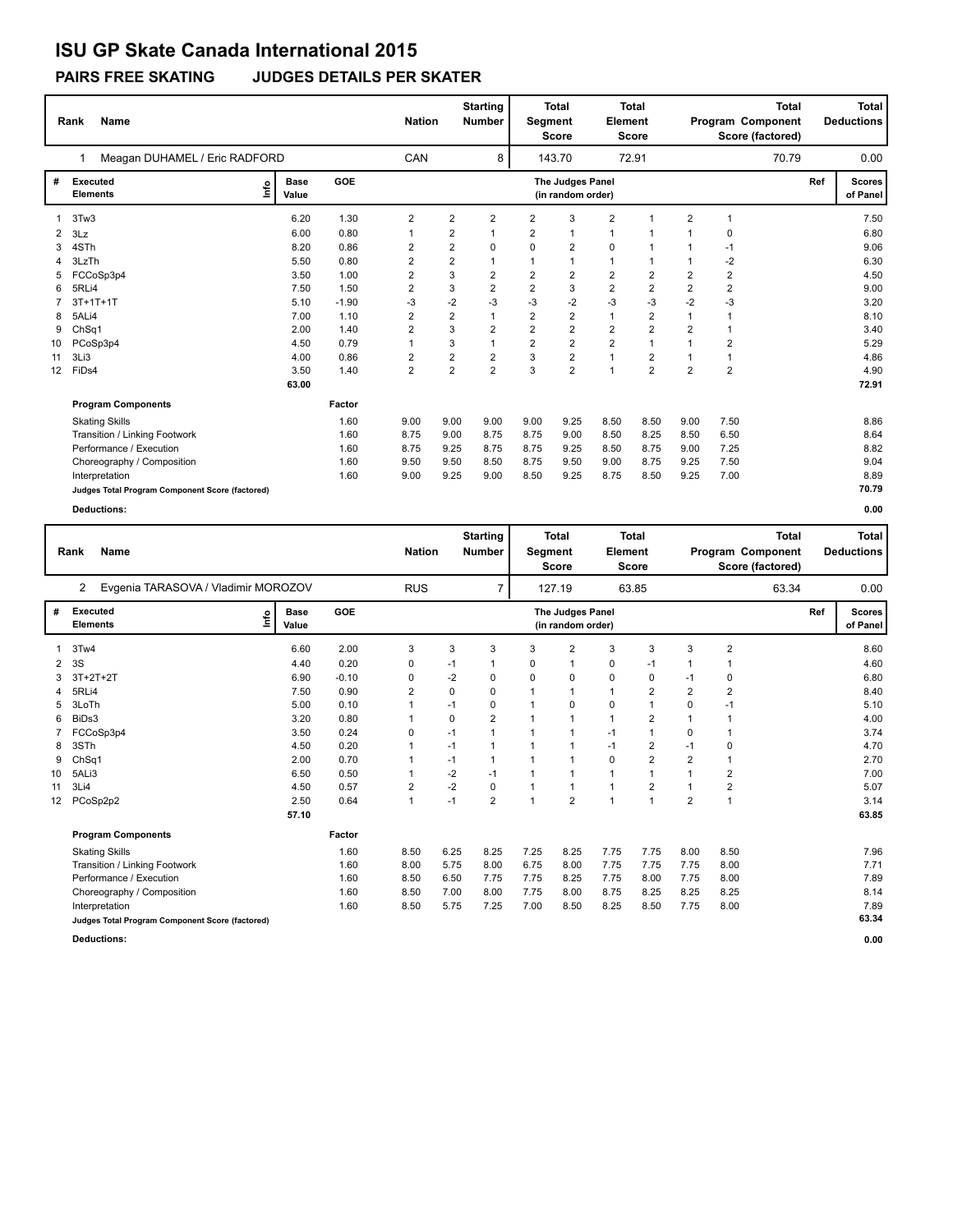**PAIRS FREE SKATING JUDGES DETAILS PER SKATER**

|                 | <b>Name</b><br>Rank                             |                      |            |                | <b>Nation</b> | <b>Starting</b><br><b>Number</b> |                | <b>Total</b><br>Segment<br><b>Score</b> | <b>Element</b> | <b>Total</b><br><b>Score</b> |                |             | <b>Total</b><br>Program Component<br>Score (factored) |     | <b>Total</b><br><b>Deductions</b> |
|-----------------|-------------------------------------------------|----------------------|------------|----------------|---------------|----------------------------------|----------------|-----------------------------------------|----------------|------------------------------|----------------|-------------|-------------------------------------------------------|-----|-----------------------------------|
|                 | 3<br>Kirsten MOORE-TOWERS / Michael MARINARO    |                      |            | CAN            |               | 6                                |                | 111.68                                  |                | 53.17                        |                |             | 58.51                                                 |     | 0.00                              |
| #               | Executed<br>١mfo<br><b>Elements</b>             | <b>Base</b><br>Value | <b>GOE</b> |                |               |                                  |                | The Judges Panel<br>(in random order)   |                |                              |                |             |                                                       | Ref | <b>Scores</b><br>of Panel         |
| 1               | 3Tw1                                            | 5.40                 | $-0.10$    | 0              | $-1$          | 0                                | 1              | 1                                       | $-2$           | $\mathbf 0$                  | $-1$           | $\mathbf 0$ |                                                       |     | 5.30                              |
| 2               | $3T+2T+2T$                                      | 6.90                 | 0.30       | $\mathbf{1}$   | 0             | $\overline{1}$                   | 0              | $\mathbf{1}$                            | 0              | 0                            | 0              | 1           |                                                       |     | 7.20                              |
| 3               | 3LoTh                                           | 5.00                 | 0.00       | 0              | 1             | $\Omega$                         | 0              | 0                                       | $-1$           | $-1$                         | $\Omega$       | 1           |                                                       |     | 5.00                              |
| 4               | 5ALi                                            | 0.00                 | 0.00       |                |               |                                  |                | $\overline{\phantom{a}}$                |                |                              |                |             |                                                       |     | 0.00                              |
| 5               | FCCoSp3p4                                       | 3.50                 | 0.57       | $\overline{2}$ | 0             | 1                                | $\overline{2}$ | $\mathbf{1}$                            | 1              | $\overline{2}$               | 0              | 1           |                                                       |     | 4.07                              |
| 6               | PCoSp2p3                                        | 3.00                 | 0.57       | 1              |               | 1                                | 3              | $\overline{2}$                          | $\mathbf{1}$   | $\mathbf 0$                  | $\mathbf{1}$   | 1           |                                                       |     | 3.57                              |
|                 | 3S                                              | 4.40                 | $-0.30$    | 0              | 0             | 0                                | $-1$           | $\mathbf{1}$                            | $-1$           | $-1$                         | $-1$           | 0           |                                                       |     | 4.10                              |
| 8               | 5RLi3                                           | 7.00                 | 0.30       | 1              |               | $-1$                             | 0              | 1                                       | $\mathbf 0$    | $\Omega$                     | 1              | 0           |                                                       |     | 7.30                              |
| 9               | 3STh                                            | 4.50                 | 0.00       | 0              | 0             | 0                                | 0              | 1                                       | 0              | $\mathbf 0$                  | $-1$           | 0           |                                                       |     | 4.50                              |
| 10              | Ch <sub>Sq1</sub>                               | 2.00                 | 0.60       |                | 0             |                                  | 3              | 1                                       | $\mathbf 0$    | $\overline{1}$               | 1              |             |                                                       |     | 2.60                              |
| 11              | 3Li4                                            | 4.50                 | 0.43       | 1              | $-2$          | 0                                | $\overline{2}$ | $\overline{\mathbf{c}}$                 | $-1$           | $\overline{1}$               | $\overline{2}$ | $\mathbf 1$ |                                                       |     | 4.93                              |
| 12 <sup>2</sup> | FiDs4                                           | 3.50                 | 1.10       | $\overline{2}$ |               | $\overline{2}$                   | 3              | $\overline{2}$                          | $\Omega$       | $\overline{1}$               | $\overline{2}$ | 1           |                                                       |     | 4.60                              |
|                 |                                                 | 49.70                |            |                |               |                                  |                |                                         |                |                              |                |             |                                                       |     | 53.17                             |
|                 | <b>Program Components</b>                       |                      | Factor     |                |               |                                  |                |                                         |                |                              |                |             |                                                       |     |                                   |
|                 | <b>Skating Skills</b>                           |                      | 1.60       | 7.00           | 6.75          | 7.75                             | 7.00           | 8.00                                    | 7.00           | 7.50                         | 7.50           | 7.50        |                                                       |     | 7.32                              |
|                 | Transition / Linking Footwork                   |                      | 1.60       | 7.00           | 6.50          | 7.50                             | 6.75           | 8.00                                    | 7.25           | 7.00                         | 7.25           | 7.25        |                                                       |     | 7.14                              |
|                 | Performance / Execution                         |                      | 1.60       | 6.00           | 7.00          | 7.50                             | 7.50           | 8.50                                    | 6.75           | 7.25                         | 7.25           | 7.75        |                                                       |     | 7.29                              |
|                 | Choreography / Composition                      |                      | 1.60       | 7.75           | 7.50          | 7.50                             | 7.75           | 8.50                                    | 7.00           | 7.25                         | 7.50           | 7.00        |                                                       |     | 7.46                              |
|                 | Interpretation                                  |                      | 1.60       | 7.75           | 7.25          | 7.25                             | 7.25           | 8.50                                    | 6.50           | 7.25                         | 7.25           | 7.50        |                                                       |     | 7.36                              |
|                 | Judges Total Program Component Score (factored) |                      |            |                |               |                                  |                |                                         |                |                              |                |             |                                                       |     | 58.51                             |
|                 | <b>Deductions:</b>                              |                      |            |                |               |                                  |                |                                         |                |                              |                |             |                                                       |     | 0.00                              |

|                 | <b>Name</b><br>Rank                             |                                  |                      |         | <b>Nation</b>  |                | <b>Starting</b><br><b>Number</b> | Segment        | Total<br><b>Score</b>                 | Element      | <b>Total</b><br><b>Score</b> |                | <b>Total</b><br>Program Component<br>Score (factored) |     | <b>Total</b><br><b>Deductions</b> |
|-----------------|-------------------------------------------------|----------------------------------|----------------------|---------|----------------|----------------|----------------------------------|----------------|---------------------------------------|--------------|------------------------------|----------------|-------------------------------------------------------|-----|-----------------------------------|
|                 | Marissa CASTELLI / Mervin TRAN<br>4             |                                  |                      |         | <b>USA</b>     |                | 5                                |                | 111.55                                |              | 53.96                        |                | 57.59                                                 |     | 0.00                              |
| #               | <b>Executed</b><br><b>Elements</b>              | $\mathop{\mathsf{Irr}}\nolimits$ | <b>Base</b><br>Value | GOE     |                |                |                                  |                | The Judges Panel<br>(in random order) |              |                              |                |                                                       | Ref | Scores<br>of Panel                |
|                 | 3Tw2                                            |                                  | 5.80                 | 0.80    | 3              | 1              | 1                                | $\overline{2}$ | $\mathbf{1}$                          | $\mathbf 0$  | -1                           |                | -1                                                    |     | 6.60                              |
| 2               | 5RLi4                                           |                                  | 7.50                 | 1.20    | 2              | 2              | 2                                | 2              | $\mathbf{1}$                          | $\mathbf{1}$ | 2                            |                | 2                                                     |     | 8.70                              |
| 3               | 2S                                              |                                  | 1.30                 | $-0.51$ | $-2$           | $-2$           | $-3$                             | -3             | -2                                    | $-3$         | $-2$                         | -3             | $-3$                                                  |     | 0.79                              |
| 4               | 3STh                                            |                                  | 4.50                 | 1.40    | 3              | $\overline{2}$ | 1                                | 3              | $\overline{2}$                        | $\mathbf{1}$ | $\overline{2}$               | $\overline{2}$ | $\overline{2}$                                        |     | 5.90                              |
| 5               | PCoSp3p4                                        |                                  | 4.50                 | 0.50    | 1              | 1              | 1                                | 1              | $\mathbf{1}$                          | 0            | $\overline{2}$               | $\mathbf{1}$   | -1                                                    |     | 5.00                              |
| 6               | 3T<+COMBO                                       | $\checkmark$                     | 3.00                 | $-2.10$ | -3             | -3             | -3                               | -3             | $-3$                                  | $-3$         | $-3$                         | -3             | -3                                                    |     | 0.90                              |
|                 | 3Li4                                            |                                  | 4.50                 | 0.71    | $\overline{2}$ | $\overline{2}$ |                                  | 3              | $\mathbf{1}$                          | 0            | $\overline{2}$               | $\mathbf{1}$   | $\overline{1}$                                        |     | 5.21                              |
| 8               | 5ALi4                                           |                                  | 7.00                 | 1.30    | $\overline{2}$ | $\overline{2}$ | $\overline{2}$                   | $\overline{2}$ | $\mathbf{1}$                          | $\mathbf{1}$ | $\overline{2}$               | $\overline{2}$ | $\overline{2}$                                        |     | 8.30                              |
| 9               | 2ATh                                            |                                  | 4.00                 | $-1.50$ | $-3$           | $-2$           | $-2$                             | $-2$           | $-2$                                  | $-3$         | $-2$                         | $-2$           | $-2$                                                  |     | 2.50                              |
| 10              | FCCoSp3p3                                       |                                  | 3.00                 | 0.36    | $\mathbf{1}$   | $\mathbf 0$    |                                  | $\mathbf{1}$   | $\mathbf{1}$                          | $\mathbf 0$  | $\overline{1}$               |                | $\mathbf 0$                                           |     | 3.36                              |
| 11              | Ch <sub>Sq1</sub>                               |                                  | 2.00                 | 0.80    | 3              | $\mathbf{1}$   | 1                                | 3              | 0                                     | 0            | 1                            |                | 1                                                     |     | 2.80                              |
| 12 <sup>2</sup> | BiDs4                                           |                                  | 3.50                 | 0.40    | 0              | $\mathbf{1}$   | 1                                | 0              | $\overline{2}$                        | $\mathbf 0$  | $\overline{1}$               | $\mathbf 0$    | $\overline{1}$                                        |     | 3.90                              |
|                 |                                                 |                                  | 50.60                |         |                |                |                                  |                |                                       |              |                              |                |                                                       |     | 53.96                             |
|                 | <b>Program Components</b>                       |                                  |                      | Factor  |                |                |                                  |                |                                       |              |                              |                |                                                       |     |                                   |
|                 | <b>Skating Skills</b>                           |                                  |                      | 1.60    | 8.25           | 7.25           | 7.50                             | 7.00           | 7.00                                  | 7.00         | 7.25                         | 7.50           | 7.50                                                  |     | 7.29                              |
|                 | Transition / Linking Footwork                   |                                  |                      | 1.60    | 8.00           | 7.25           | 7.50                             | 6.75           | 6.50                                  | 6.75         | 7.25                         | 7.25           | 7.25                                                  |     | 7.14                              |
|                 | Performance / Execution                         |                                  |                      | 1.60    | 7.25           | 7.25           | 7.00                             | 6.00           | 7.00                                  | 6.25         | 7.25                         | 7.25           | 7.25                                                  |     | 7.04                              |
|                 | Choreography / Composition                      |                                  |                      | 1.60    | 7.50           | 7.50           | 7.50                             | 7.25           | 7.00                                  | 7.00         | 7.50                         | 7.00           | 7.50                                                  |     | 7.32                              |
|                 | Interpretation                                  |                                  |                      | 1.60    | 7.50           | 7.50           | 7.00                             | 8.00           | 7.00                                  | 6.75         | 7.25                         | 6.75           | 7.50                                                  |     | 7.21                              |
|                 | Judges Total Program Component Score (factored) |                                  |                      |         |                |                |                                  |                |                                       |              |                              |                |                                                       |     | 57.59                             |
|                 | <b>Deductions:</b>                              |                                  |                      |         |                |                |                                  |                |                                       |              |                              |                |                                                       |     | 0.00                              |

< Under-rotated jump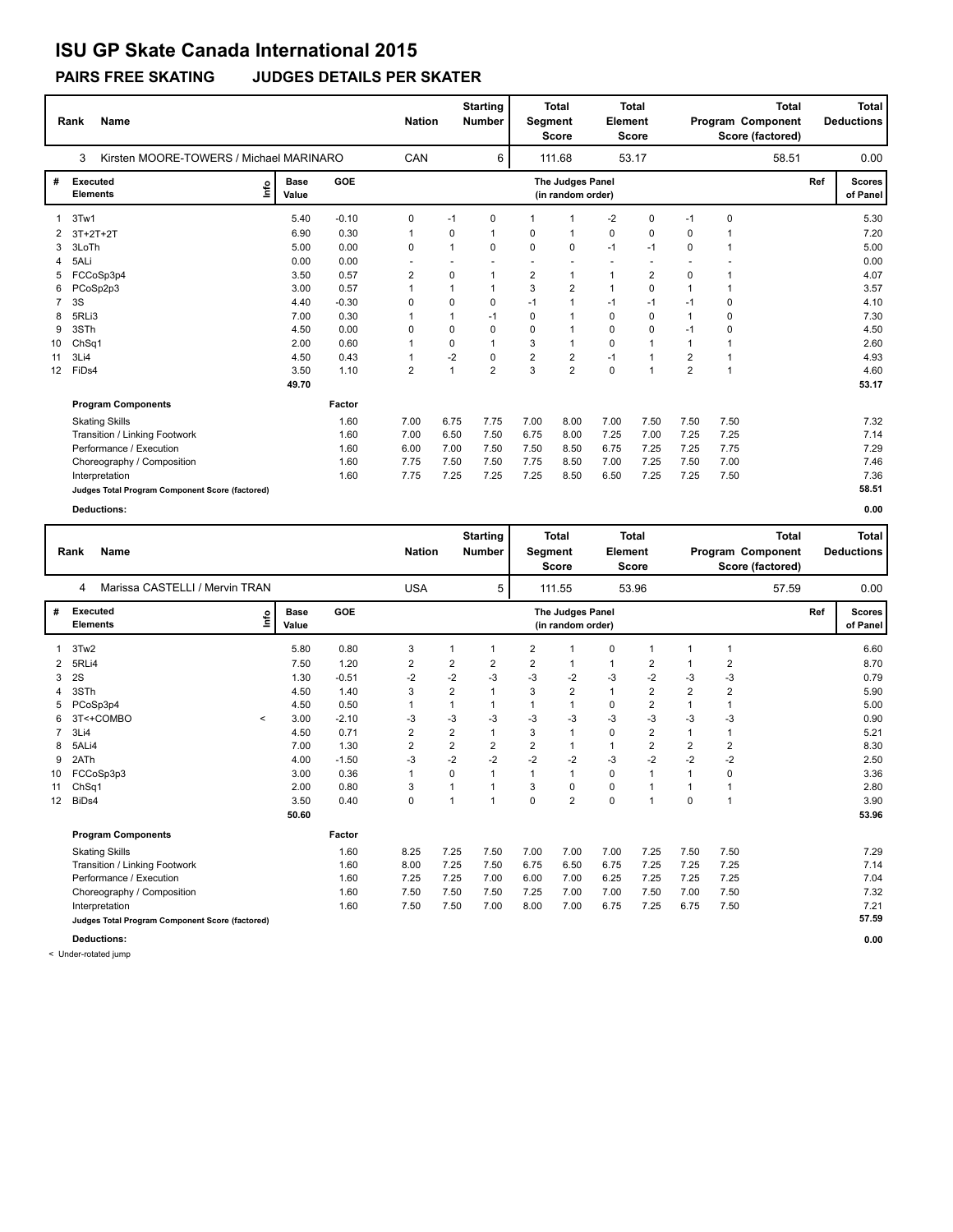**PAIRS FREE SKATING JUDGES DETAILS PER SKATER**

|                   | Name<br>Rank                                    |                      |         |                | <b>Nation</b>  | <b>Starting</b><br><b>Number</b> | Segment        | <b>Total</b><br><b>Score</b>          | <b>Total</b><br>Element<br><b>Score</b> |                | <b>Total</b><br>Program Component<br>Score (factored) |                |     | <b>Total</b><br><b>Deductions</b> |
|-------------------|-------------------------------------------------|----------------------|---------|----------------|----------------|----------------------------------|----------------|---------------------------------------|-----------------------------------------|----------------|-------------------------------------------------------|----------------|-----|-----------------------------------|
|                   | Miriam ZIEGLER / Severin KIEFER<br>5            |                      |         | <b>AUT</b>     |                | 2                                |                | 103.34                                |                                         | 55.34          |                                                       | 48.00          |     | 0.00                              |
| #                 | <b>Executed</b><br>lnfo<br><b>Elements</b>      | <b>Base</b><br>Value | GOE     |                |                |                                  |                | The Judges Panel<br>(in random order) |                                         |                |                                                       |                | Ref | <b>Scores</b><br>of Panel         |
| 1                 | 3Lz                                             | 6.00                 | $-0.50$ | 0              | 0              | $-1$                             | $-1$           | $-1$                                  | $-1$                                    | $-2$           | 0                                                     | $-1$           |     | 5.50                              |
| 2                 | 3Tw1                                            | 5.40                 | $-1.50$ | $-2$           | $-3$           | $-2$                             | -3             | $-1$                                  | $-2$                                    | $-2$           | $-1$                                                  | -3             |     | 3.90                              |
|                   | 3T+2T+2T                                        | 6.90                 | $-0.60$ | 0              | $-1$           | $-1$                             | $\Omega$       | $-1$                                  | $-1$                                    | $-2$           | 1                                                     | $-2$           |     | 6.30                              |
| 4                 | FiDs3                                           | 3.20                 | 0.80    | $\mathbf{1}$   | $\overline{2}$ | 0                                | 1              | $\mathbf{1}$                          | $\mathbf{1}$                            | $\overline{2}$ | 1                                                     | $\mathbf{1}$   |     | 4.00                              |
|                   | 3FTh                                            | 5.50                 | $-1.60$ | $-2$           | $-3$           | -3                               | $-2$           | $-2$                                  | $-2$                                    | $-2$           | $-1$                                                  | -3             |     | 3.90                              |
| 6                 | 5BLi4                                           | 7.00                 | 0.10    | 0              | $\mathbf{1}$   | 0                                | $\Omega$       | 0                                     | $\mathbf{1}$                            | $-1$           | 1                                                     | $-1$           |     | 7.10                              |
|                   | FCCoSp3p4                                       | 3.50                 | 0.57    | $\mathbf 1$    | $\mathbf{1}$   | $-1$                             | $\overline{2}$ | 1                                     | $\mathbf{1}$                            | $\mathbf{1}$   | 1                                                     | $\overline{2}$ |     | 4.07                              |
| 8                 | Ch <sub>Sq1</sub>                               | 2.00                 | 0.40    | $\mathbf 1$    | 1              | 0                                | $\overline{1}$ | $\mathbf{1}$                          | $\Omega$                                | 0              | $\mathbf{1}$                                          | 0              |     | 2.40                              |
| 9                 | 5ALi4                                           | 7.00                 | $-0.60$ | 0              | $-1$           | $-1$                             | $-1$           | $-1$                                  | $-1$                                    | $-1$           | 0                                                     | $-2$           |     | 6.40                              |
| 10                | PCoSp2p2                                        | 2.50                 | $-0.04$ | $\Omega$       | $\Omega$       | 0                                | $\Omega$       | $\Omega$                              | $\mathbf 0$                             | $-1$           | $\mathbf 1$                                           | $-1$           |     | 2.46                              |
| 11                | 3STh                                            | 4.50                 | 0.10    | $\overline{1}$ | 0              | 0                                | 1              | 0                                     | $-1$                                    | 0              | 0                                                     | 0              |     | 4.60                              |
| $12 \overline{ }$ | 3Li4                                            | 4.50                 | 0.21    | $\overline{1}$ | $\mathbf{1}$   | $-1$                             | $\Omega$       | $\mathbf{1}$                          | $\mathbf{1}$                            | $\mathbf 0$    | $\mathbf{1}$                                          | $-1$           |     | 4.71                              |
|                   |                                                 | 58.00                |         |                |                |                                  |                |                                       |                                         |                |                                                       |                |     | 55.34                             |
|                   | <b>Program Components</b>                       |                      | Factor  |                |                |                                  |                |                                       |                                         |                |                                                       |                |     |                                   |
|                   | <b>Skating Skills</b>                           |                      | 1.60    | 6.25           | 6.00           | 5.00                             | 5.25           | 6.25                                  | 5.75                                    | 6.25           | 6.75                                                  | 5.75           |     | 5.93                              |
|                   | Transition / Linking Footwork                   |                      | 1.60    | 6.25           | 5.75           | 4.75                             | 5.75           | 5.75                                  | 5.75                                    | 5.50           | 6.50                                                  | 6.00           |     | 5.82                              |
|                   | Performance / Execution                         |                      | 1.60    | 6.50           | 6.00           | 5.25                             | 6.50           | 6.00                                  | 5.50                                    | 6.00           | 7.00                                                  | 5.50           |     | 6.00                              |
|                   | Choreography / Composition                      |                      | 1.60    | 6.50           | 6.25           | 5.50                             | 6.50           | 6.00                                  | 6.00                                    | 5.75           | 7.25                                                  | 6.50           |     | 6.21                              |
|                   | Interpretation                                  |                      | 1.60    | 6.25           | 6.25           | 5.50                             | 6.25           | 6.25                                  | 5.50                                    | 6.00           | 7.00                                                  | 5.75           |     | 6.04                              |
|                   | Judges Total Program Component Score (factored) |                      |         |                |                |                                  |                |                                       |                                         |                |                                                       |                |     | 48.00                             |
|                   | <b>Deductions:</b>                              |                      |         |                |                |                                  |                |                                       |                                         |                |                                                       |                |     | 0.00                              |

|                 | <b>Name</b><br>Rank                             |                      |            | <b>Nation</b> |              | <b>Starting</b><br><b>Number</b> | Segment      | <b>Total</b><br><b>Score</b>          | Element        | <b>Total</b><br><b>Score</b> |                | Program Component<br>Score (factored) | <b>Total</b> | <b>Total</b><br><b>Deductions</b> |
|-----------------|-------------------------------------------------|----------------------|------------|---------------|--------------|----------------------------------|--------------|---------------------------------------|----------------|------------------------------|----------------|---------------------------------------|--------------|-----------------------------------|
|                 | Vera BAZAROVA / Andrei DEPUTAT<br>6             |                      |            | <b>RUS</b>    |              | 4                                |              | 99.13                                 |                | 48.93                        |                |                                       | 51.20        | $-1.00$                           |
| #               | Executed<br>١mfo<br><b>Elements</b>             | <b>Base</b><br>Value | <b>GOE</b> |               |              |                                  |              | The Judges Panel<br>(in random order) |                |                              |                |                                       |              | Ref<br>Scores<br>of Panel         |
|                 | 2T                                              | 1.30                 | $-0.46$    | $-2$          | $-2$         | $-2$                             | $-2$         | $-3$                                  | $-2$           | $-2$                         | $-3$           | $-3$                                  |              | 0.84                              |
| 2               | 3Tw1                                            | 5.40                 | $-0.50$    | $-1$          | $-1$         | $-1$                             | 1            | $-1$                                  | 1              | -1                           | $-1$           | $-1$                                  |              | 4.90                              |
| 3               | 1A+SEQ                                          | 0.88                 | $-0.57$    | $-3$          | $-3$         | $-3$                             | $-2$         | $-3$                                  | $-3$           | $-2$                         | $-3$           | $-3$                                  |              | 0.31                              |
| 4               | 5ALi4                                           | 7.00                 | 0.80       | $\mathbf{1}$  | $\mathbf{1}$ | $\mathbf{1}$                     | $\mathbf{1}$ | $\overline{2}$                        | $\mathbf{1}$   | $\overline{2}$               | 1              | 1                                     |              | 7.80                              |
| 5               | 3FTh                                            | 5.50                 | $-2.10$    | $-3$          | $-3$         | $-3$                             | -3           | $-3$                                  | $-3$           | $-2$                         | $-3$           | $-3$                                  |              | 3.40                              |
| 6               | FiDs4                                           | 3.50                 | 0.80       | 1             | $\mathbf{1}$ | 1                                | 1            | $\overline{2}$                        | $\mathbf{1}$   | $\overline{1}$               | $\overline{2}$ | 1                                     |              | 4.30                              |
|                 | FCCoSp3p4                                       | 3.50                 | $-0.13$    | 0             | $-1$         | $-1$                             | 0            | $\mathbf 0$                           | $\pmb{0}$      | $-1$                         | $-2$           | 0                                     |              | 3.37                              |
| 8               | PCoSp3p4                                        | 4.50                 | 0.14       | $\Omega$      | $\Omega$     | 1                                | $\mathbf{1}$ | $\Omega$                              | $\mathbf{1}$   | $-1$                         | $\Omega$       | $\mathbf 0$                           |              | 4.64                              |
| 9               | ChSq1                                           | 2.00                 | $-0.07$    | 0             | 0            | $\mathbf{1}$                     | $-1$         | 0                                     | $\mathbf 0$    | 0                            | $-2$           | 0                                     |              | 1.93                              |
| 10              | 3LoTh                                           | 5.00                 | $-0.50$    | $-1$          | 0            | $-1$                             | 1            | $-1$                                  | $-1$           | 0                            | $-1$           | $-1$                                  |              | 4.50                              |
| 11              | 5RLi4                                           | 7.50                 | 0.80       | 0             | $\mathbf 1$  | $\mathbf{1}$                     | $\mathbf 1$  | $\overline{2}$                        | $\mathbf{1}$   | $\overline{2}$               |                | $\overline{1}$                        |              | 8.30                              |
| 12 <sup>2</sup> | 4Li4                                            | 4.50                 | 0.14       | 0             | $\Omega$     | 1                                | $\mathbf 1$  | $\Omega$                              | $\overline{1}$ | $\Omega$                     | 0              | 0                                     |              | 4.64                              |
|                 |                                                 | 50.58                |            |               |              |                                  |              |                                       |                |                              |                |                                       |              | 48.93                             |
|                 | <b>Program Components</b>                       |                      | Factor     |               |              |                                  |              |                                       |                |                              |                |                                       |              |                                   |
|                 | <b>Skating Skills</b>                           |                      | 1.60       | 6.25          | 6.25         | 6.25                             | 7.50         | 6.00                                  | 7.00           | 7.00                         | 5.75           | 7.00                                  |              | 6.54                              |
|                 | Transition / Linking Footwork                   |                      | 1.60       | 6.00          | 6.00         | 6.00                             | 6.75         | 5.25                                  | 6.75           | 6.50                         | 6.25           | 6.50                                  |              | 6.29                              |
|                 | Performance / Execution                         |                      | 1.60       | 6.25          | 6.00         | 6.00                             | 6.75         | 5.50                                  | 7.00           | 7.00                         | 5.25           | 6.50                                  |              | 6.29                              |
|                 | Choreography / Composition                      |                      | 1.60       | 6.75          | 6.00         | 6.50                             | 7.00         | 6.50                                  | 6.50           | 7.25                         | 5.75           | 6.75                                  |              | 6.57                              |
|                 | Interpretation                                  |                      | 1.60       | 6.00          | 5.75         | 6.00                             | 6.75         | 6.25                                  | 7.00           | 7.00                         | 5.50           | 6.50                                  |              | 6.32                              |
|                 | Judges Total Program Component Score (factored) |                      |            |               |              |                                  |              |                                       |                |                              |                |                                       |              | 51.20                             |
|                 | <b>Deductions:</b>                              | Falls:               | $-1.00$    |               |              |                                  |              |                                       |                |                              |                |                                       |              | $-1.00$                           |